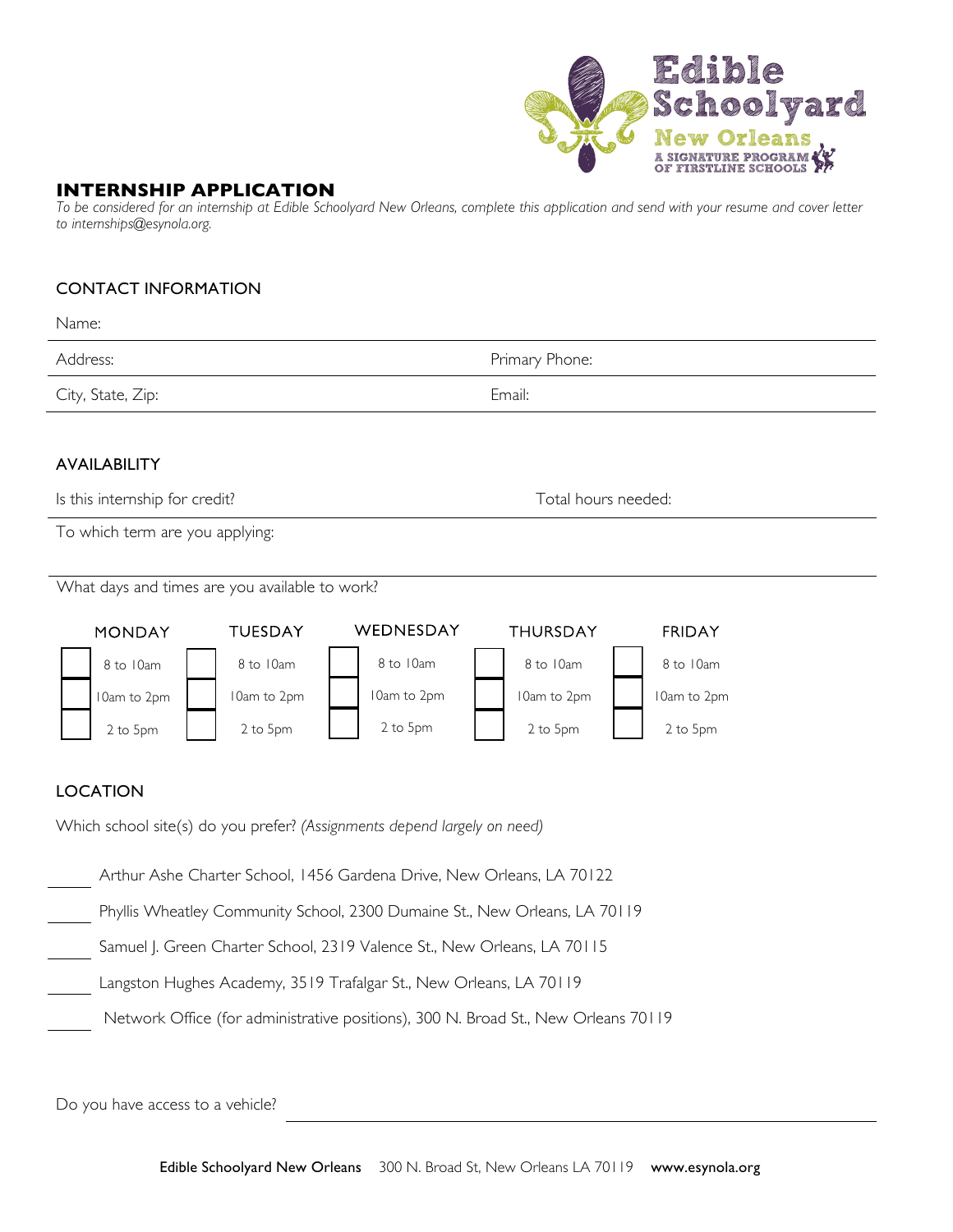## EDUCATION

High School or University:

| Degree:                           | Major: |  |  |  |  |
|-----------------------------------|--------|--|--|--|--|
| Graduation Date (or anticipated): |        |  |  |  |  |
| List any previous degrees:        |        |  |  |  |  |
|                                   |        |  |  |  |  |

### AREAS OF INTEREST

Which Internship are you applying for? *(You may submit a single application for more than one position. Please see the Internship Position Descriptions document for detailed descriptions of each position. )*

| Network Garden Internship                | Culinary Education Internship                 |
|------------------------------------------|-----------------------------------------------|
| School Garden Internship                 | Development Internship                        |
| Garden Education Internship              |                                               |
|                                          |                                               |
| Please select up to 4 areas of interest. |                                               |
| Kitchen Education                        | Garden Education                              |
| Culinary skills                          | Garden Skills                                 |
| Nutrition                                | Science integration                           |
| Menu-planning                            | Environmental education                       |
| Seasonal food preparation                | Local food systems                            |
|                                          |                                               |
| Gardening                                | Development, Special Events, & Communications |
| Organic vegetable gardening              | Grant writing/research                        |
| Composting                               | Donor database building                       |
| Tree, flowers, and shrub care            | Special event coordination                    |
| Permaculture                             | Photography and graphic design                |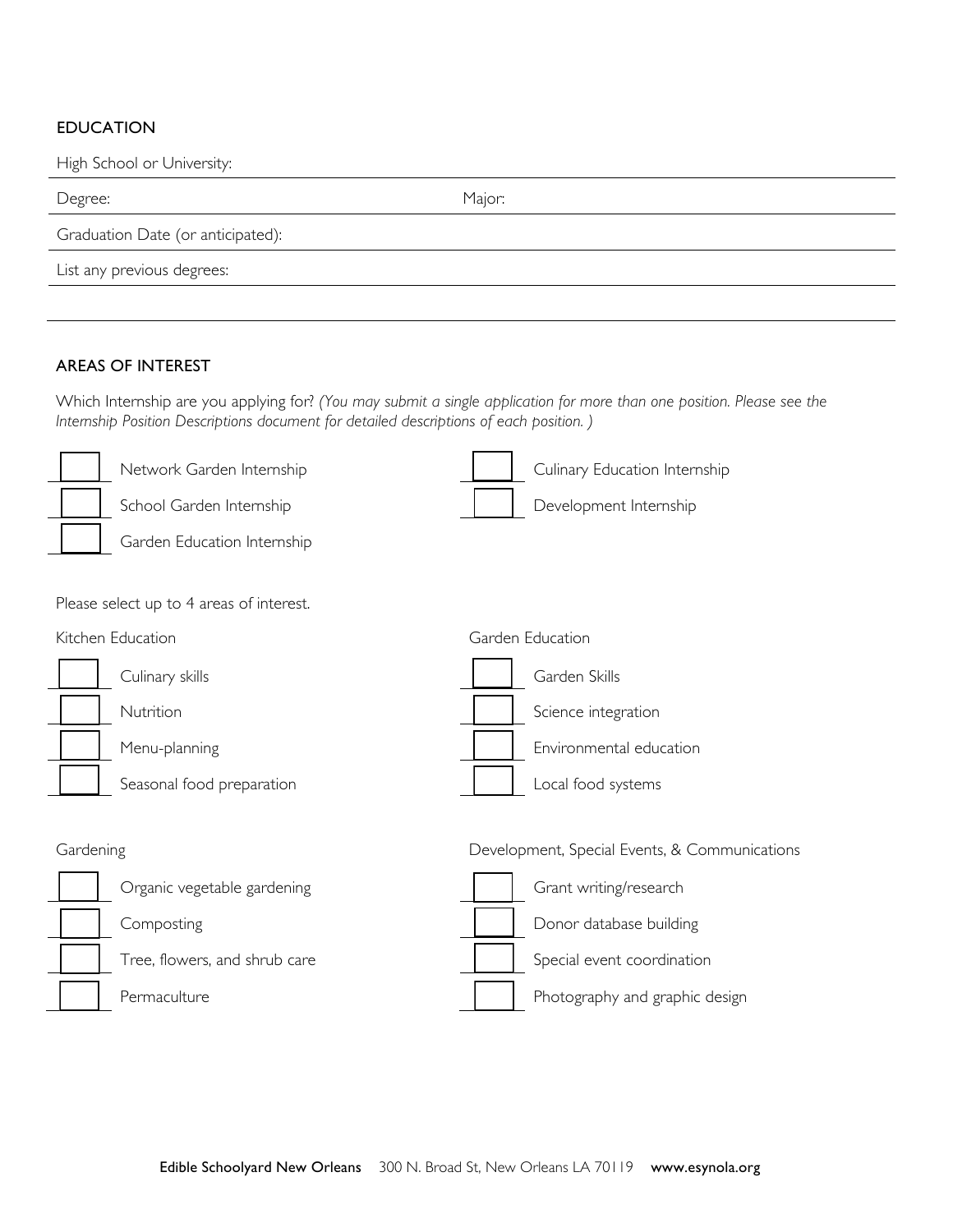# SPECIAL INTERESTS AND SKILLS

Summarize any special interests or skills you would like to develop through an internship at ESYNOLA.

#### PREVIOUS WORK EXPERIENCE

Summarize relevant previous work and/or internship experience.

# **REFERENCES**

Please provide complete contact information, including phone number and email address, for 3 references.

| Name:             |        |
|-------------------|--------|
| Address:          | Phone: |
| City, State, Zip: | Email: |
|                   |        |
| Name:             |        |
| Address:          | Phone: |
| City, State, Zip: | Email: |
|                   |        |
| Name:             |        |
| Address:          | Phone: |
| City, State, Zip: | Email: |